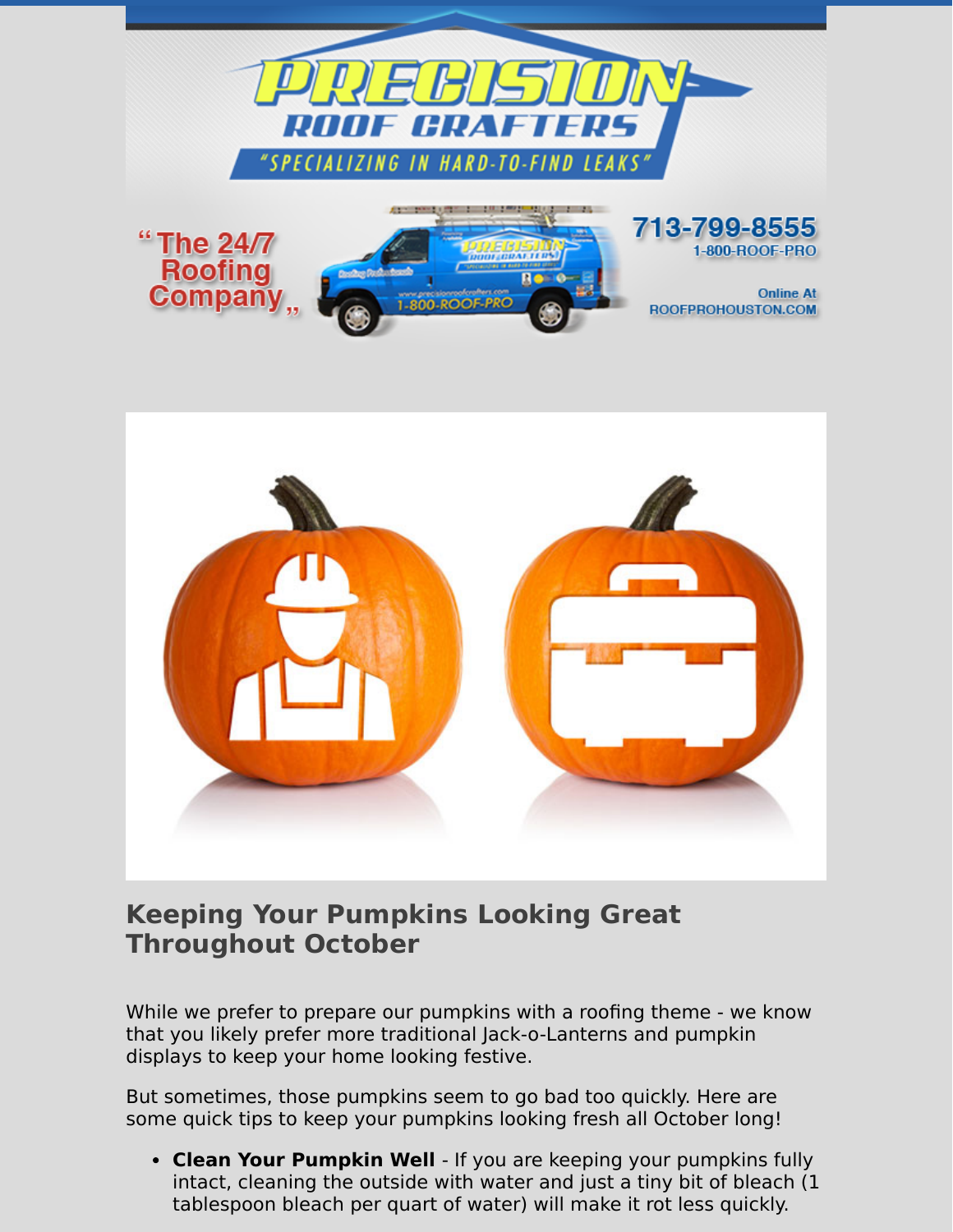- **Clean and Dry Jack-O-Lanterns** If you are going to carve up your pumpkins, gut your pumpkin as usual. But before you prepare your design, clean your pumpkin inside and out with the same cleaning solution from above and let it dry completely before you begin your carving. This reduces mold growth, which can quickly turn a happy face jack-o-lantern into a spooky face.
- **Consider Other Art Options** Even with all of the cleaning and preparation, once you pierce your pumpkin it will deteriorate more quickly. Consider using glue / glitter / paint and other art products to create a unique design that will last longer than any carved pumpkin.

## **Spooky! Scary Roof Stories**

Nothing can send shivers up your spine faster than noticing water dripping from your discolored, sagging ceiling. The National Roofing Contractors Association acknowledges this nightmare and suggests inspecting your roof biannually, in the spring and fall, to avoid roof leaks and the problems that follow them.

- Shrinking and Warping Shingles, like a witch's complexion, may buckle or warp over time. These changes in your roof indicate that repairs should be made because the shrinking and warping of the shingles can cause leaks and destabilize roofing components that may come off during severe weather events.
- Rising Energy Bills If you are experiencing a roof leak, water is not your only concern. As the water drips through the ceiling, cold air escapes in the summer and hot air escapes in the winter, taking your money along with it.
- Mold and Mildew We expect to see mold and mildew on zombies and other ghouls, not on our ceilings, in our gutters, and on our roofs. Moist roof layers and insulation and clogged gutters can harbor mold and mildew that may spread throughout the building and vents to settle on carpet, furniture, and clothing. Mold and mildew can cause serious health problems, including asthmatic symptoms and allergic reactions.
- Animals and Pests Roof damage is an open invitation for large insects, raccoons, rodents, and other creepy crawlies.
- Safety Hazard Roof damage can produce the growth of mold and mildew that compromises your health and, if unacknowledged, can cause a roof to collapse.
- Decreased Property Value If a severe roof leak occurs and is not repaired quickly, you risk losing property value and becoming the haunted house on the block.

Detect and solve roofing problems quickly to avoid a roof leak horror story and limit damage and expense.

Contact us [online](https://www.precisionroofcrafters.com/contact-us.php) or call us at [\(713\) 799-8555.](tel:+17137998555)

**[Request Service](https://www.precisionroofcrafters.com/contact-us.php)**